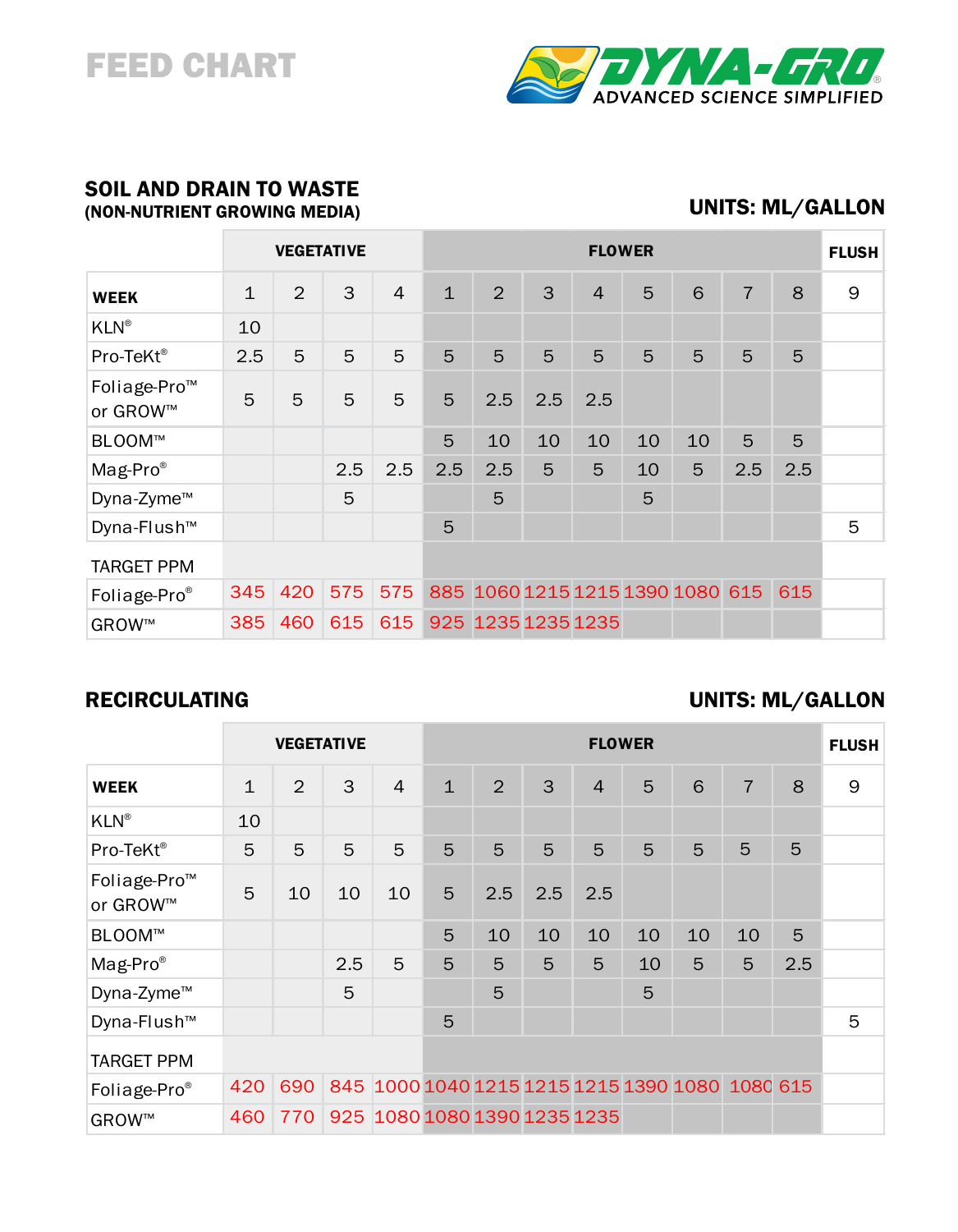

H<sub>2</sub>O In most cases, using tap water works fine with Dyna-Gro nutrients. Test the water in your area to determine mineral concentration in your water (ppm) (parts per million) and subtract that number from your total targeted ppm on the feed chart IN RED (using ppm meter set at the 500 scale). If you are using RO water, the ppm will be close to 0. Keep the solution below  $75^{\circ}$  F (24 $^{\circ}$  C).

#### MIXING

Application rates of nutrients and supplements are measured in milliliters/gallon. IMPORTANT: Always add Pro-TeKt® to your nearly full reservoir mix thoroughly. Then add your other Dyna-Gro nutrients. Never mix Pro-TeKt<sup>®</sup> and nutrient concentrates together, they must be diluted first.

NOTES **pH** After adding your nutrients and supplements, measure your mixtures pH. Plant uptake of various minerals varies with pH. Refer to the pH Nutrient Uptake Tables. Adjust your pH levels with Dyna-Gro<sup>®</sup>'s pH-Up or pH-Down to 5.5 −6.5 for hydroponics, 6.2 - 7 for soil. In most cases Pro-TeKt<sup>®</sup> is best used to raise pH of nutrient mixtures. ADVANCED GROWER TIP: Alternate pH levels (1 week lower then 1 week higher) for optimum nutrient uptake.

#### PPM (Parts-Per-Million)

Our PPM values on the Feed Chart should be used as a rough estimate. Stay within a range of  $150<sub>\pm</sub>$  of the targeted ppm values on the feed chart IN RED. If using water other than Reverse Osmosis, obtain the ppm value of your water before adding your nutrients and supplements, then subtract that amount from your total to arrive at your actual feed rate.

#### Foliage-Pro® or GROW™? WHICH ONE TO USE?

Foliage-Pro® is the is the improved version of GROW™, which specifically addresses the nutrient needs of *Cannabis indica*. GROW™ was our original formula which continues to work well for all plants and is preferred by many long time Dyna-Gro users. Which one to use is personal preference, both are high quality one-part nutrients and are extremely beneficial to your plants.

#### LIGHT

Foliage-Pro® is high in nitrogen and will increase the size of your plant and cut grow time. **INDOOR GROWERS:** 18 hours of light per day for the vegetative stage, 12 hours of light per day for the flowering stage.

#### WHAT ABOUT CAL-MAG?

Foliage-Pro®,GROW™, and BLOOM™ are complete nutrients containing all 16 macro and micro nutrients your plants need to thrive. Each has sufficient levels of calcium and magnesium. You do not need a Cal-Mag supplement when using Dyna-Gro™ nutrients. Supplement with Mag-Pro® to increase magnesium, phosphorus, potassium and sulfur levels.

#### LONGER OR SHORTER STAGES FOR FLOWER

If shorter than 8 weeks, eliminate all recommendations on week 2 of flowering in the chart. If longer than 8 weeks duplicate week 5 for a total of 9 weeks.

#### MAG-PRO®

In addition to adding high phosphorus and low nitrogen, which combine to slow growth and promote flowering, Mag-Pro® provides higher levels of magnesium and sulfur which are important components of flavor and scent.